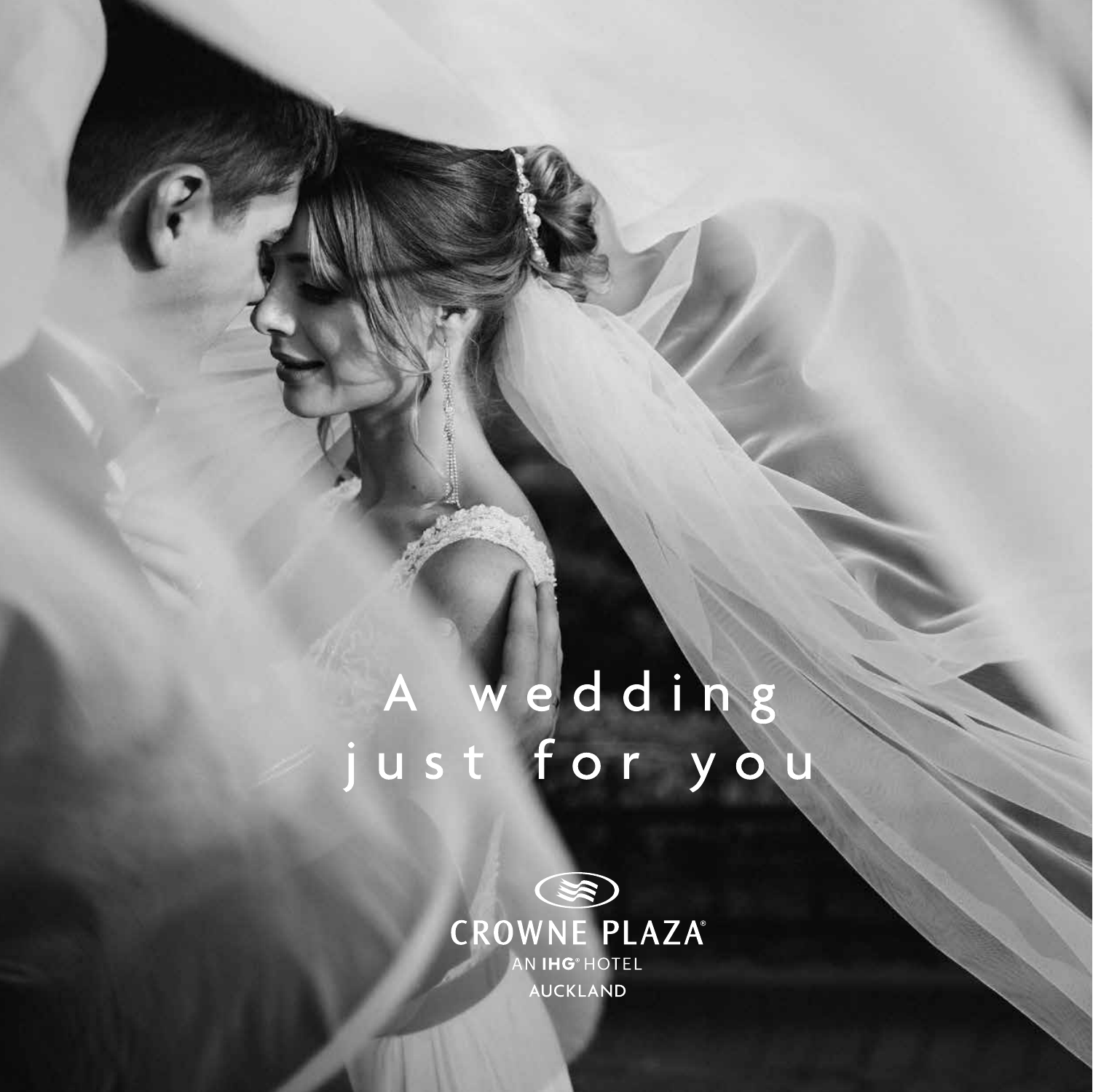# your<br>BIG<br>day

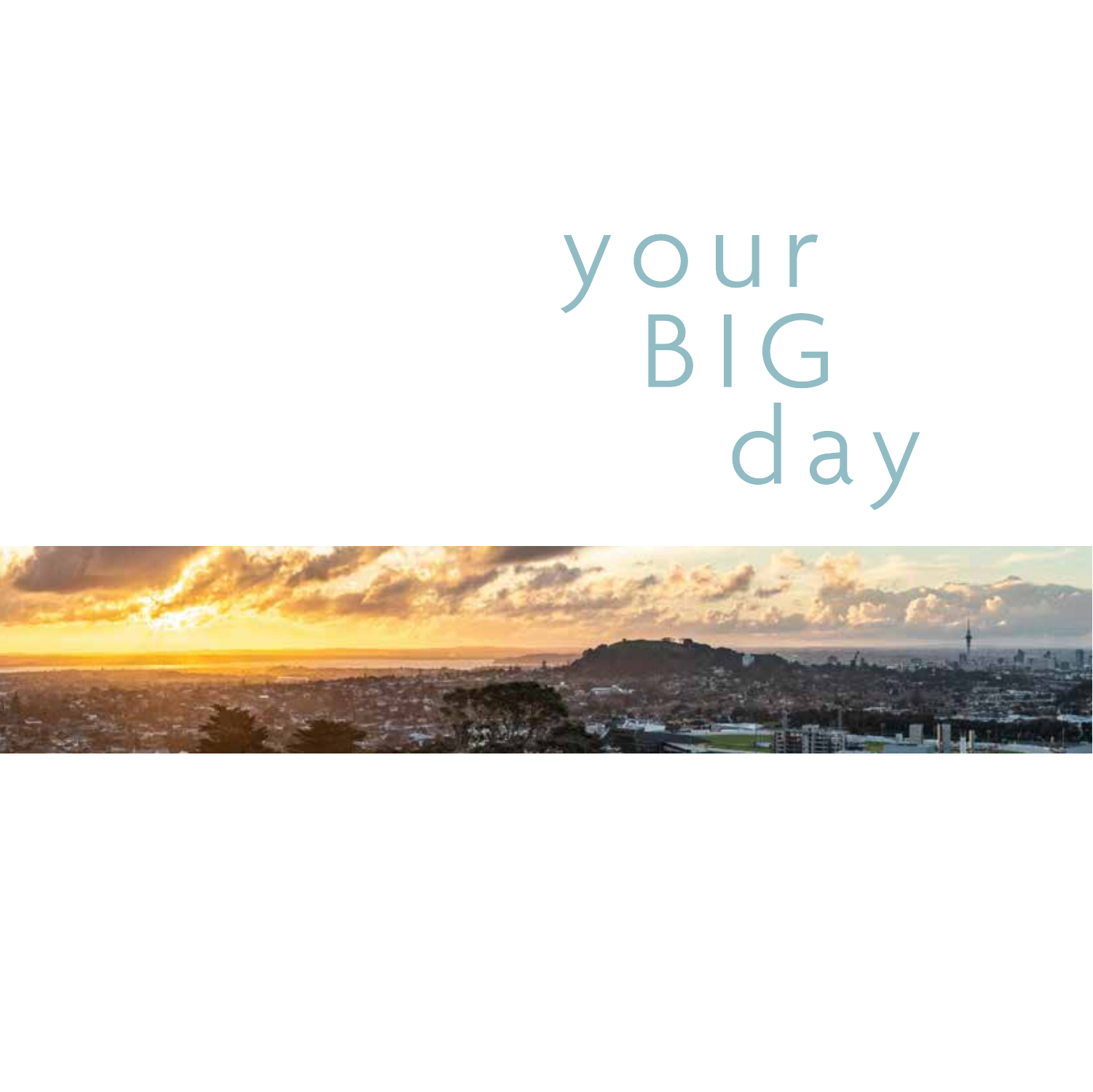

### in the big city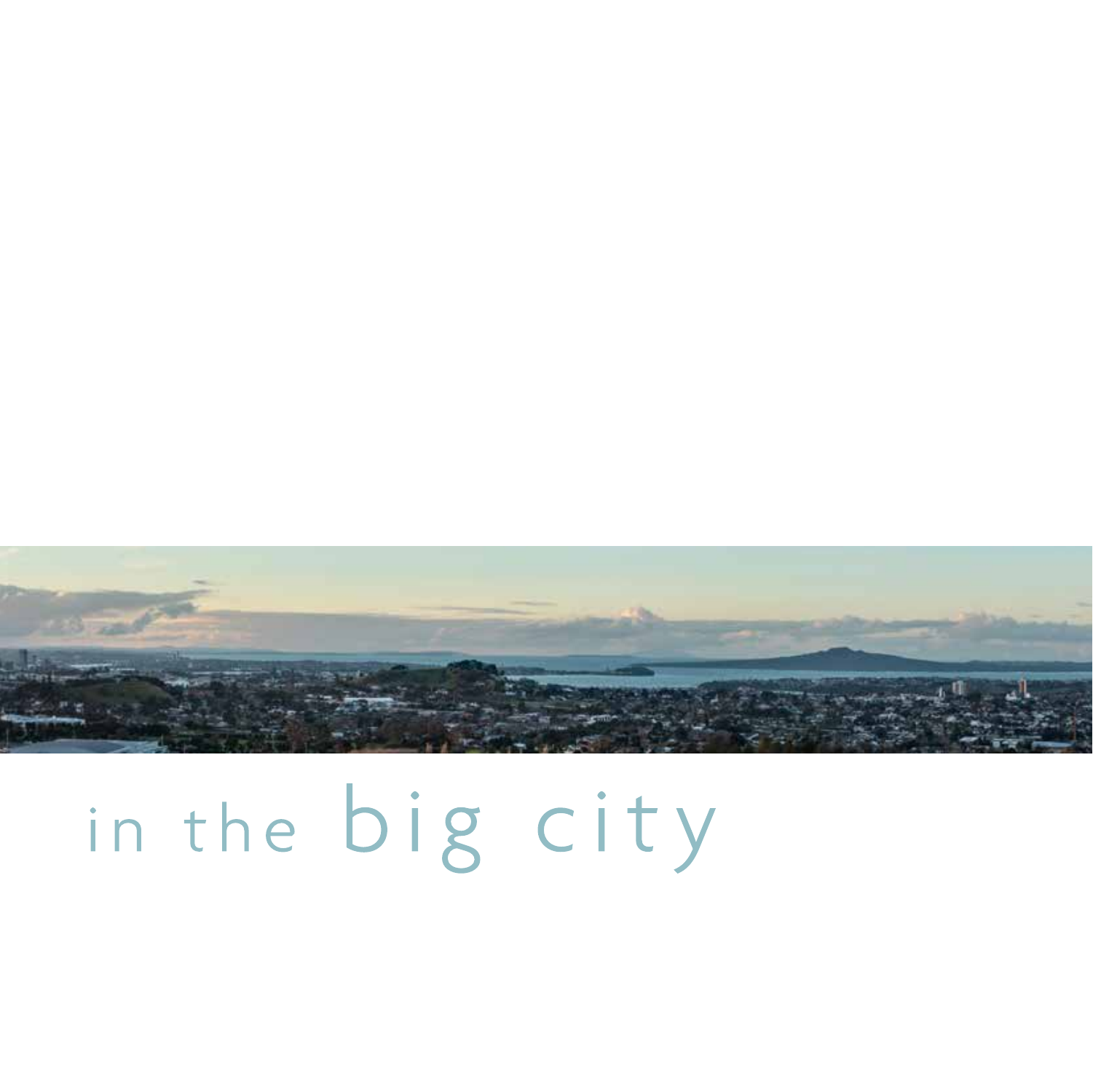#### your Beg ourr with us

Embark on your big day with a little indulgence. Why not check-in the day before and treat yourself to an upgrade to one of our premium rooms or duplex suites.

Enjoy an exclusive space in one of our ocean view duplex suites, with plenty of space to enjoy drinks and canapes with your bridal party while enjoying a world-class view on the 28th floor.

All of your guests can stay in-house with 352 guestrooms boasting luxurious bedding, unlimited WiFi and a variety of room types to accommodate everyone's special preferences.

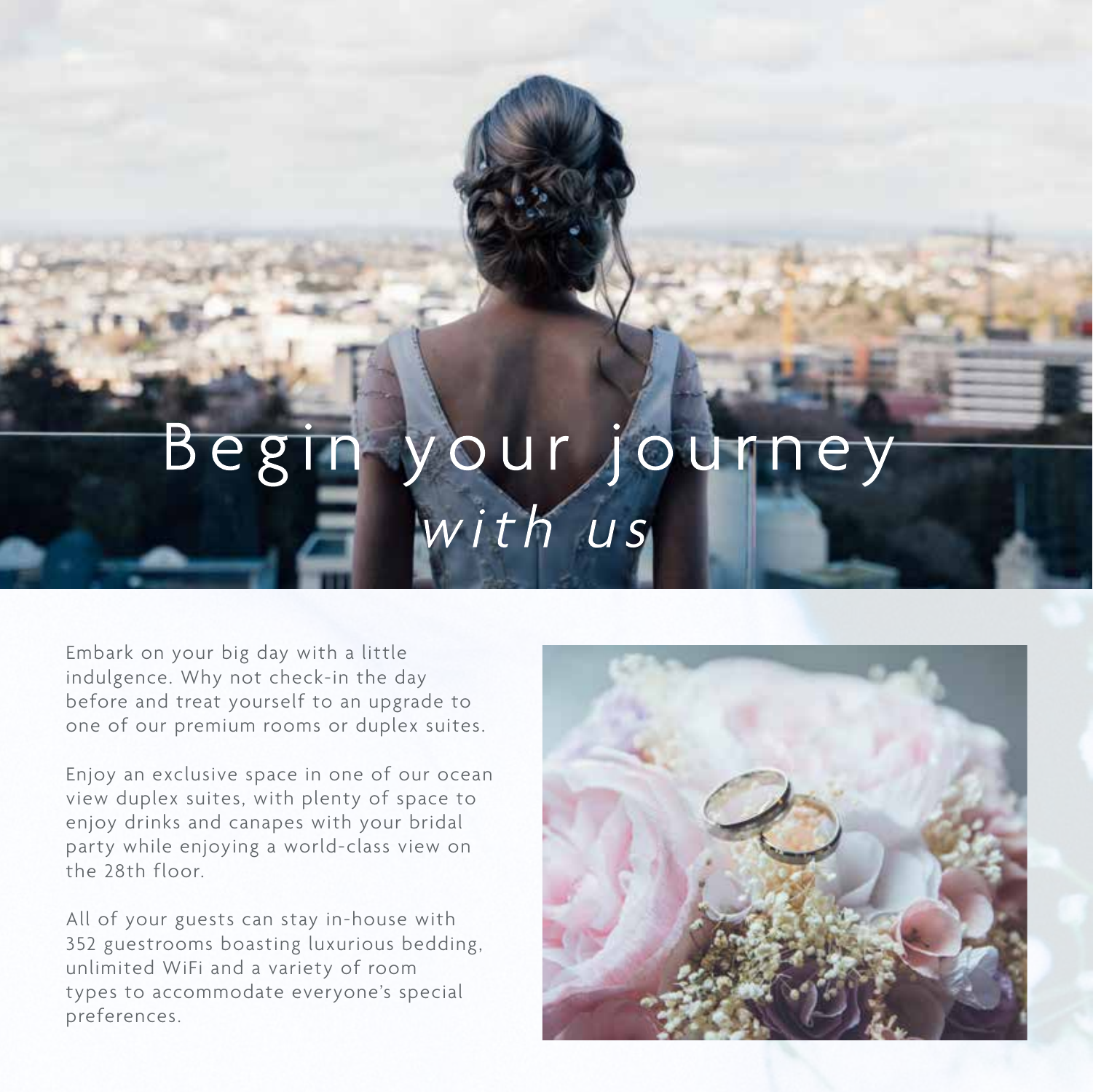#### OUR VENUES

#### Elliott Rooms

Say 'I do" in this stunning, lightfilled setting designed for optimal ceremony photographs. This is a great venue option if you wish to have the entire day at one location or for an intimate gathering of close family and friends.





Our Ballroom offers a blank canvas for you to create your dream wedding. It provides an incredible sense of space, with high ceilings and an elegant entrance.

Arrive by our grand staircase set beneath our sparkling chandalier then mingle with your guests in the foyer before sitting down for a special dinner and an evening of dancing.

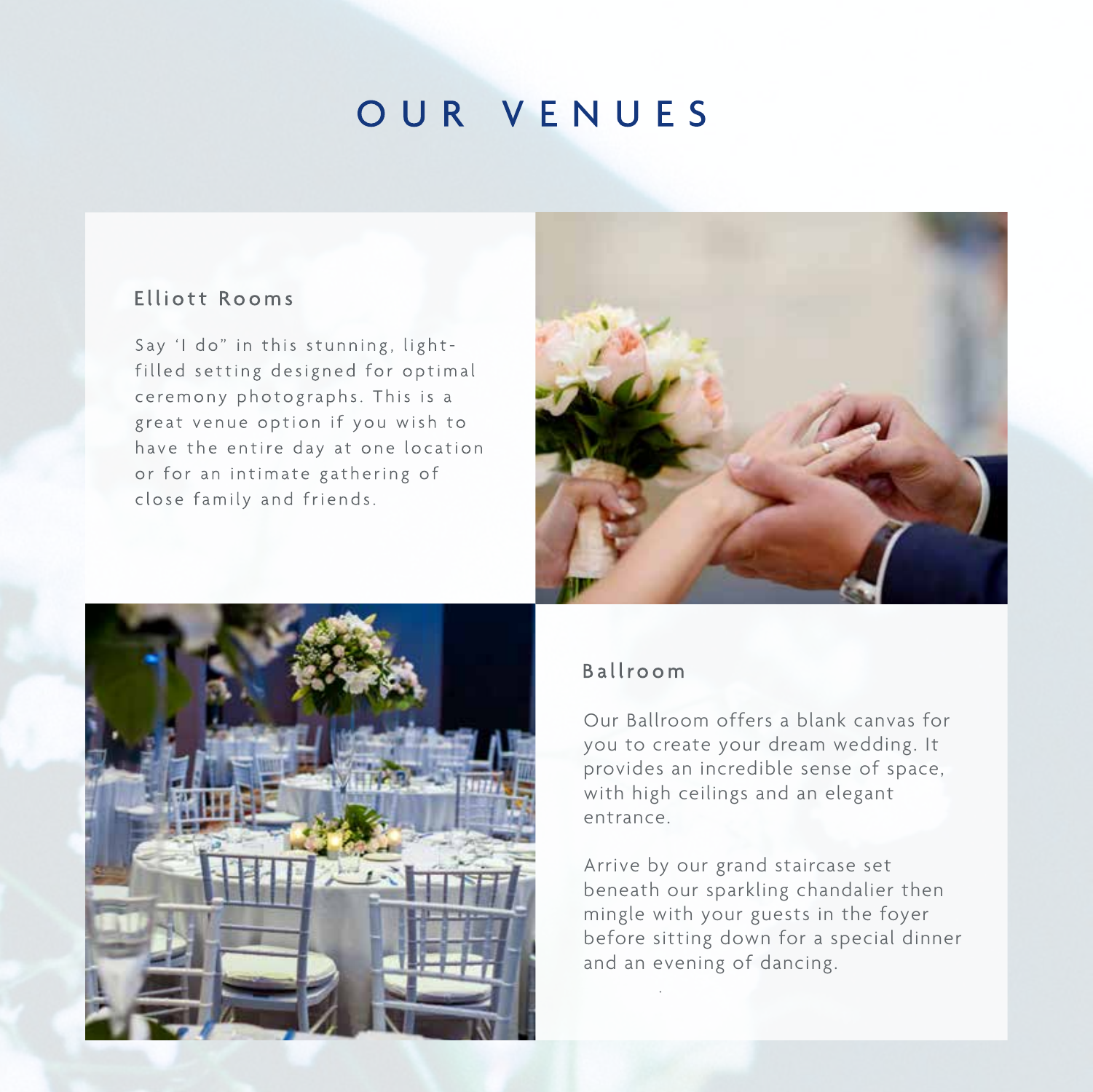#### YOUR OPTIONS

Our packages are designed to be inclusive, with the flexibility to make your wedding day unique.

Let our dedicated Crowne Wedding Specialist guide you through the journey.

|                                                    | CLASSIC | <b>ELEGANCE</b> | LUXURY  |
|----------------------------------------------------|---------|-----------------|---------|
|                                                    | \$115pp | \$138pp         | \$195pp |
| Function room hire                                 |         |                 |         |
| Full Buffet                                        |         |                 |         |
| Plated service for head<br>table (up to 10 people) |         |                 |         |
| Table linen & napkins                              |         |                 |         |
| Personalised menue                                 |         |                 |         |
| White chair covers                                 |         |                 |         |
| Dancefloor & stage                                 |         |                 |         |
| Premium bridal room with<br>breakfast and parking  |         |                 |         |
| Your choice of centrepiece                         |         |                 |         |
| Upgrade to premium suite                           |         |                 |         |
| Sparkling wine on arrival                          |         |                 |         |
| Four hour beverage package                         |         |                 |         |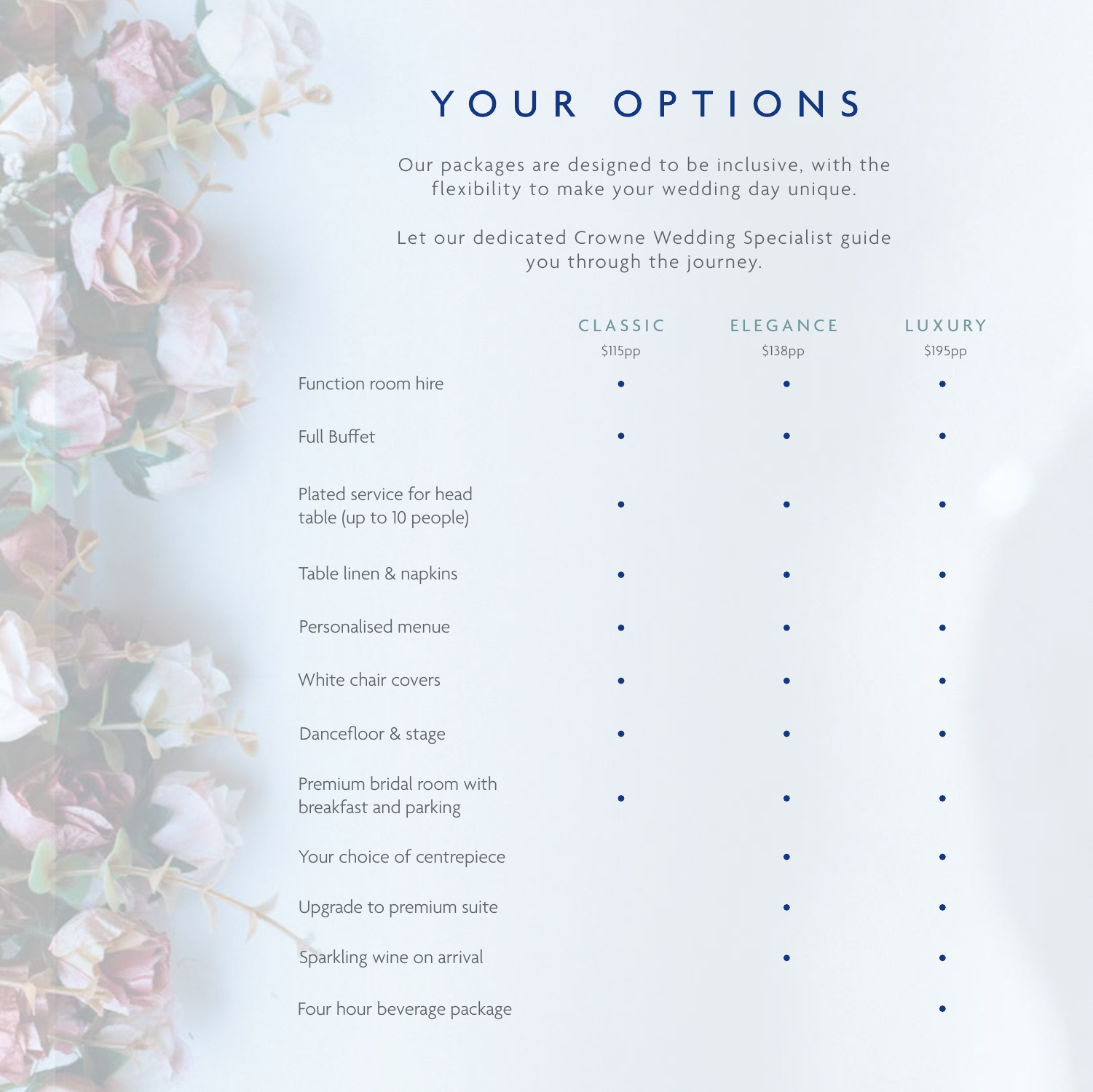#### OUR CATERING

For such an important day, the food needs to be perfect. We work cloesly with you to understand your preferences and ensure there is something for everyone. Our executive chef will be delighted to meet you to discuss your menus.

Let our talented chefs deliver culinary delights that will leave your guests talking for years.



#### Visit our website: auckland.crowneplaza.com

Or better yet, get in touch with us to make an appointment on:

#### +64 9 375 5200 weddings.auckland@ihg.com

We are here to help you every step of the way